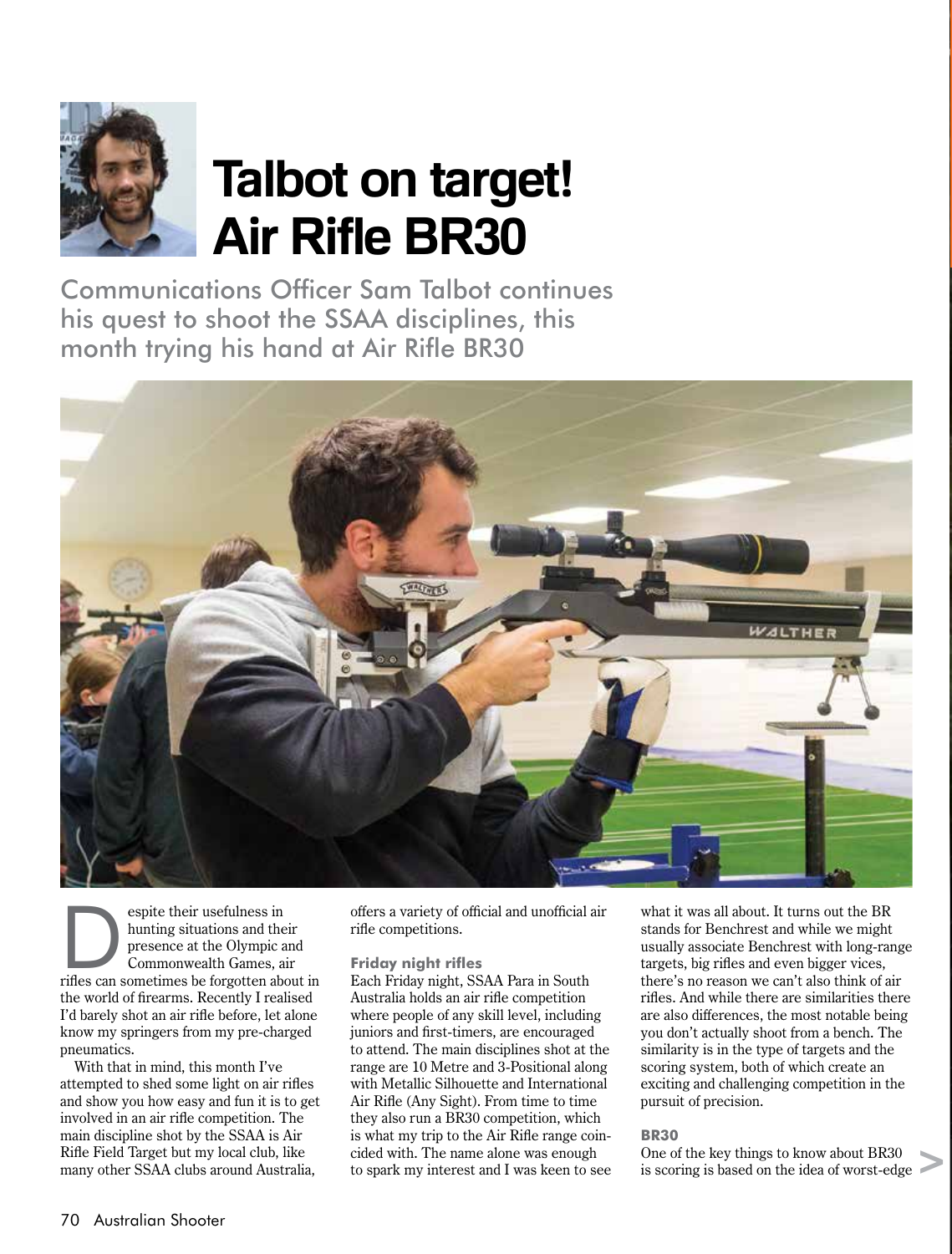# Talbot on target! Air Rifle BR30

scoring. That means the outermost ring that's broken is the one that counts as your score. This is the opposite to 3P and Field Rifle which are much friendlier and give the shooter the benefit of the doubt, awarding them the score of the highest broken inner-ring.

Competitors shoot at targets from 10m in the standing unsupported position. The course of fire is run over 30 minutes with shooters taking one shot at each target, meaning competitors should be taking one shot per minute. The targets used are quite small and ordered in three rows of 10 on a roughly A4-sized card.

### **The rifles**

Air rifles are much quieter and produce significantly less recoil than traditional rifles. This leads to many parents introducing their children to air rifles before moving on to other firearms. Air rifles are especially useful for giving smaller and younger shooters their first taste of firearms without scaring them. Accordingly, the club has quite a few Anschutz and Hammerli rifles complete with 4-12x scopes for the public to try. Luckily for me though, Air Rifle captain Dennis Colmer was kind enough to loan me his Walther LG 300 for the BR30 competition.



When Dennis handed me his rifle it was set to 20x power (which he uses). This seemed quite high initially given the targets were only 10m away, so I turned it down to 6x. But given the tiny size of the targets, 6x wasn't enough and I eventually found a happy medium at 16x. At this power the targets appeared much clearer than at 6x while not completely disappearing due to my wobbles. It seemed a good setting for me but the struggle between my wobbles and finding the right power will definitely continue.

# **Trigger**

I have a habit of using the crease of my finger to pull triggers instead of the tip, something I got from using shotguns, but there's no excuse for it when shooting air rifles. I worked on overcoming my natural reflex and definitely had more success when pulling the trigger the right way.

The trigger was unique being handmade by Dennis and the pull had quite a bit of give initially before slightly more resistance kicked in, leading to a shot being

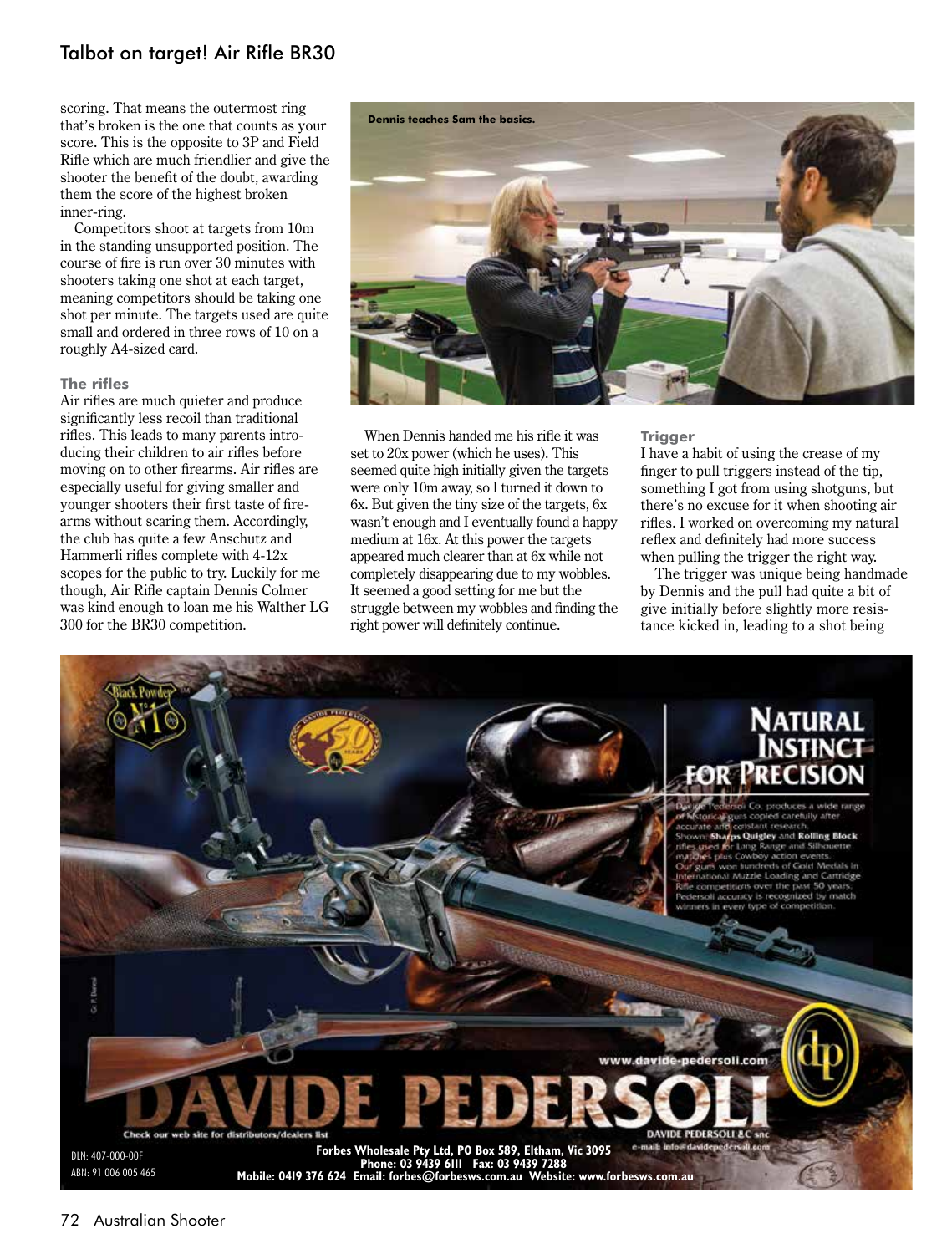# Talbot on target! Air Rifle BR30



fired. The first pellet almost surprised me as it was probably the lightest trigger I've ever used. At first it felt a bit strange to fire and not feel a 'bang' or 'kick' but the lack of recoil made me aware of my follow-through since there's no need to brace after the shot.

# **The glove and stand**

Dennis felt it would be best for me to use a shooting glove which meant changing my usual grip of 'stretched out thumb and



forefinger' to 'bent over wrist and knuckle'. While this position became comfortable eventually, I found that widening my stance brought the biggest improvement in accuracy. In fact, keeping your feet in the same position and shouldering the rifle the same way for each shot is vital to overall accuracy. This is particularly true in BR30 as you can take all your shots without ever moving your feet.

Since I still struggle to shoulder rifles in the same position each shot, I spent a lot of time looking down the scope for the target sheet, then the correct target on the sheet, then the middle of the target. While this may only take a few seconds, those seconds are when I'm most stable and thereafter fatigue sets in and I begin to wobble. Good shooters will shoulder the rifle perfectly straight away and identify their target, leaving more time to focus on trigger pull and breathing. I wasted time making sure I was shooting down the right lane!

Since we were shooting unsupported, all competitors used a bench to rest the rifle on between shots. The rest was positioned immediately to my right, allowing me to take the weight of the rifle off my shoulder without moving my feet and reload without putting the rifle down. This is particularly important as once you find good shoulder and foot placement you want to maintain the rhythm. Bringing the rifle back to your shoulder is significantly easier from the rest than from the ground and after the 30th shot I was glad to have a rest (pardon the pun). Even with the rest I was starting to tire so fatigue would have been much worse without it, not to mention the time saved.

#### **The competition**

This was a lot of fun. Unique among shooting sports there's no need for ear >

# **VOTE 1 LIBERAL DEMOCRATS SHOOTERS' RIGHTS TO SUPPORT**



**"Law-abiding shooters should not be persecuted because of a tiny minority who use firearms in crimes."**

**-Senator David Leyonhjelm**

**Show your support: ldp.org.au/shooters** Authorised and printed by David Leyonhjelm 405/19 Roseby St Drummoyne NSW 2047

LIBERAI